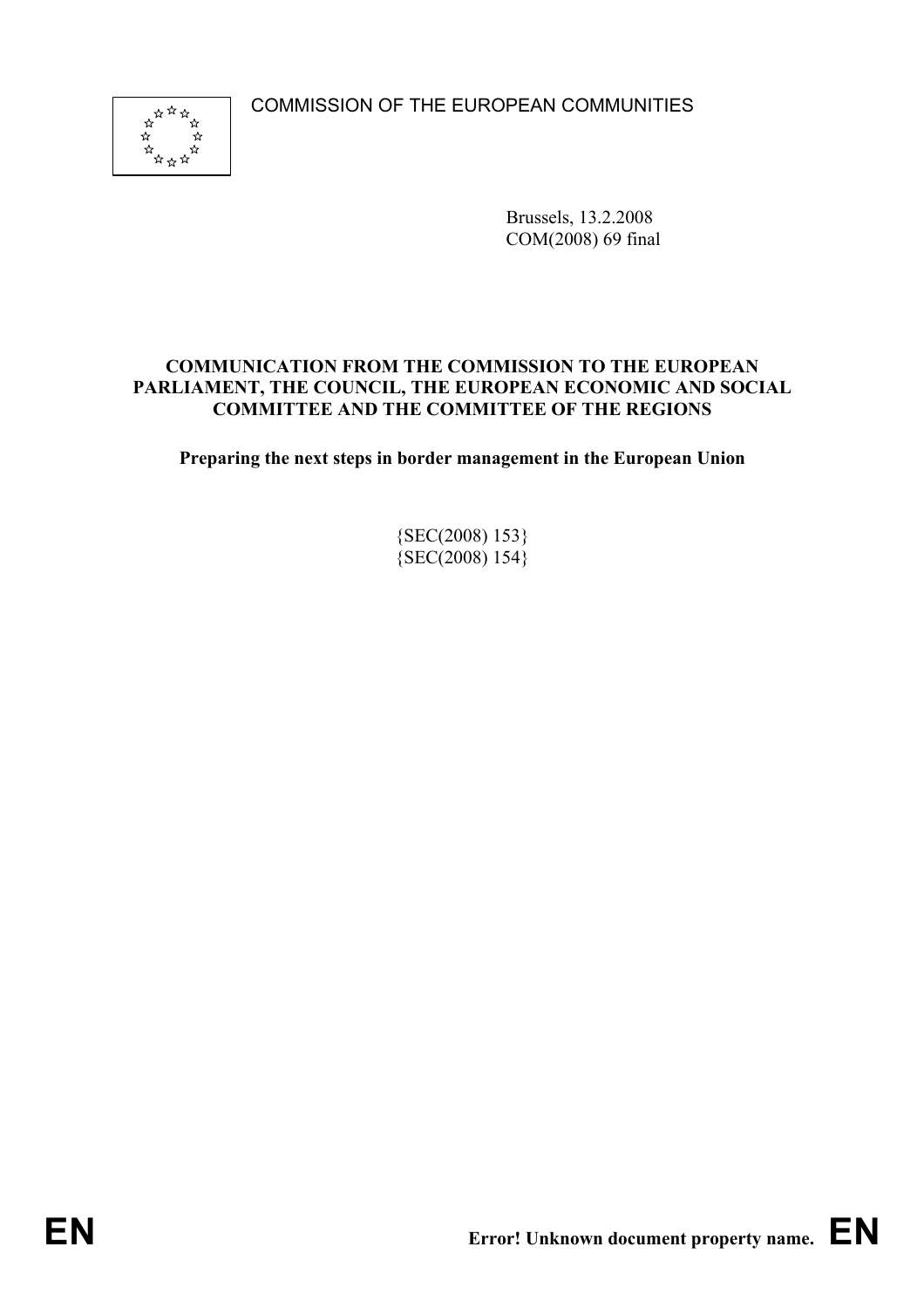# **1. INTRODUCTION**

#### **1.1. Policy context**

The external borders of the EU are crossed every year by more than 300 million travellers, EU citizens and third country nationals combined. Europe is and will continue to be the world's most important tourist destination<sup>1</sup>. This mirrors the importance of EU cultural heritage and the success of its political and social-economic model. In order to share its values and support economic growth, the EU must remain open and accessible to others. The dismantling of the EU's internal border controls is one of the greatest achievements of European integration. An area without internal borders, which has expanded from 7 countries in 1995 to 24 countries at the end of 2007 – a unique, historic accomplishment –, cannot function, however, without shared responsibility and solidarity in managing its external borders.

The ambitious agenda set by the Commission and the Council in 2002, in the plan for management of the external borders of the EU Member States, has now been completed. The legislative framework has been consolidated. The Schengen Borders Code<sup>2</sup> entered into force in 2006. Simplified rules for local border traffic have been introduced<sup>3</sup>. An operational dimension has been added with the establishment of the FRONTEX Agency<sup>4</sup>. The concepts of burden-sharing and solidarity have been given real meaning by the European Border Fund which, for the first time, allocates substantial financial resources to these policy areas.

Migratory pressure, as well as the prevention of entry of persons seeking to enter the EU for illegitimate reasons, are obvious challenges facing the Union and, therefore, also its policies on borders and visas. The fundamental challenges of migration management must be addressed from the perspective of a comprehensive immigration policy (cf the Global Approach), including the EU's engagement with third countries in particular. There is therefore also a need to look from the perspective of immigration policy as a whole, at a number of horizontal issues that have an impact on the EU's ability to manage its external borders and to safeguard the Schengen acquis – the external dimension, the medium to long-term budgetary aspects related to financial solidarity and burden-sharing, and the impact of the new Treaty. In this wider context, the Commission will adopt in June a Communication on a comprehensive immigration policy.

While Member States remain responsible for controlling their own border, the Union's common policy in support of Member States' efforts should be continuously developed and strengthened in response to new threats, shifts in migratory pressure and any shortcomings identified, using new technology extensively and proportionately. The social and economic dimensions should be given equal weight. Crossing the external border should be simple and quick for third-country nationals fulfilling the entry conditions set by Community and national law. People-to-people contacts in border regions and between family members should be facilitated. Border management should support, not stifle, economic growth in border regions of neighbouring countries. For the same purpose, the EU has recently

 $\frac{1}{1}$  World Tourist Organisation (WTO): Vision 2020 Volume 4 p. 48. 'Tourism' also includes travelling for the purposes of improving one's professional qualifications and health.

Regulation (EC) No 562/2006.

<sup>3</sup> Regulation (EC) No 1931/2006. 4

Regulation (EC) No 2007/2004.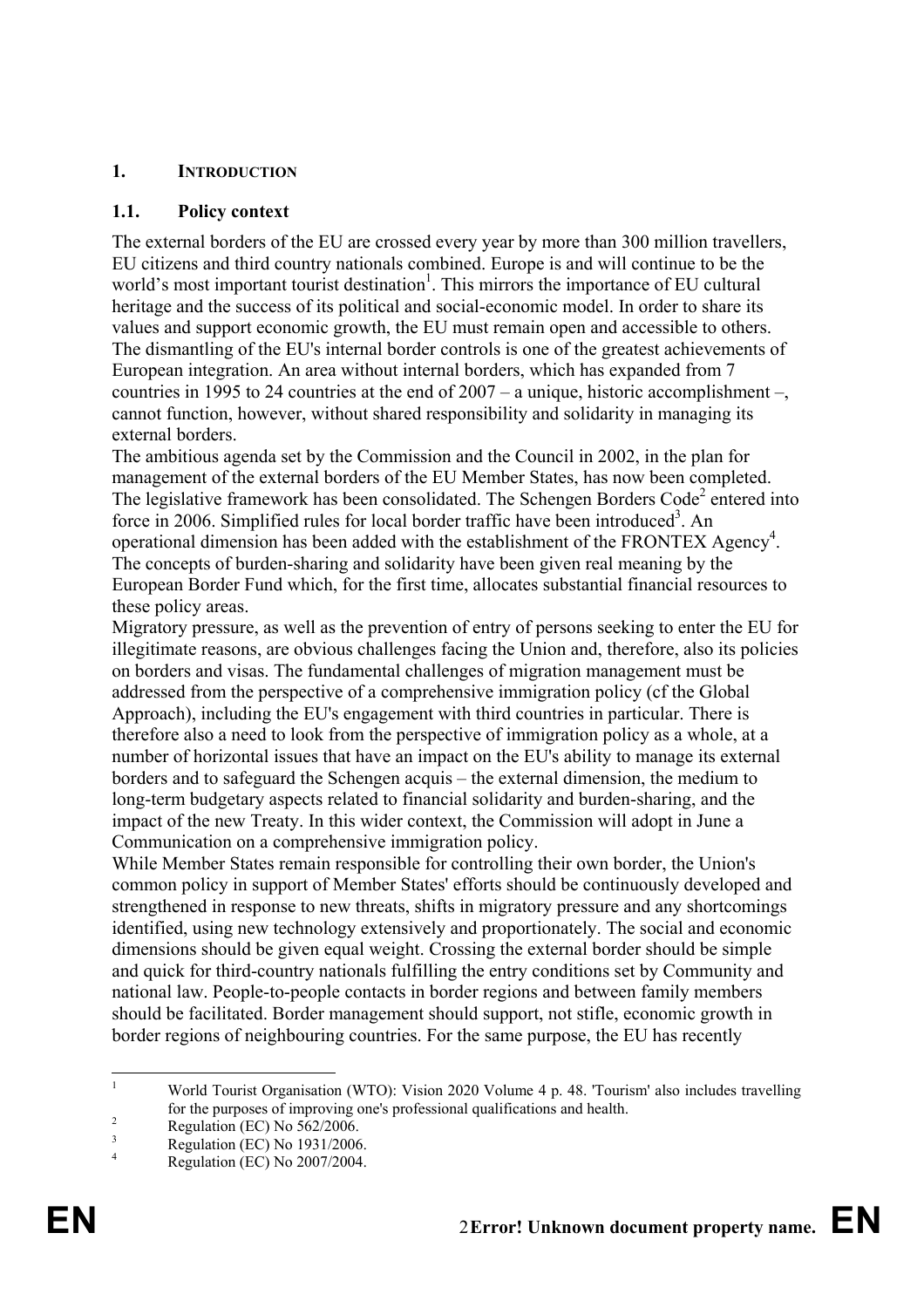concluded visa facilitation agreements with eight neighbouring countries<sup>5</sup>, and is engaging several of them in a dialogue towards removing the visa obligation.

# **1.2. Integrated border management and current tools**

The concept of an integrated border management involves combining control mechanisms and the use of tools based on the flows of persons towards and into the EU. It involves measures taken at the consulates of Member States in third countries, measures in cooperation with neighbouring third countries, measures at the border itself, and measures taken within the Schengen area. The key elements of this concept currently include the following measures, which apply with regard to third country nationals travelling to a Member State taking part in the Schengen cooperation or a country associated to this cooperation.

As defined in Community law travellers from certain third countries are subject to the visa obligation<sup>6</sup>. For this category, a first check of whether they fulfil the conditions of entry and stay takes place in conjunction with the visa application at the consulates of Member States in third countries.

Third country nationals requiring a short stay visa will be checked against the Visa Information System, which will be fully operational in 2012 at the earliest including the roll-out at consulates and border crossing points. The European Parliament and the Council reached a political agreement on the legal bases for the VIS in 2007 and it is expected to be formally adopted in the first half of 2008. The main purposes of the VIS are, on entry, to verify the authenticity of the visa and the identity of its holder. Biometrics – facial image and fingerprints - will be introduced from the start in the VIS. The Commission has presented a proposal to amend the Schengen Borders Code, making compulsory the verification of the identity of the visa holder at each entry.

For persons travelling by air to the EU, before or in relation with boarding data equivalent to what is contained in the passport is transmitted as Advanced Passenger Information (API) at request of the Member State of destination in order to alert the border guard authorities on risky passengers<sup>7</sup>.

API data cannot be used for the purpose of preventing a person from arriving at the border crossing point of the Member State of destination.

According to the Schengen Borders Code<sup>8</sup>, third country nationals must be subject, at entry, to a "thorough check", which in addition to the examination of the travel document involves verifying their purpose and length of stay and whether they possess sufficient means of subsistence, as well as a search in the Schengen Information System and in national databases to verify that they are not a threat to public policy, internal security, public health and the international relations of the Schengen States. Consequently, the checks involve a number of conditions that are verified by the border guard through questions put to the traveller. Also the validity of the travel document needs to be inspected by the border guard in each case. Checks are the same regardless of whether persons are subject to the visa requirement or not.

Border guards are obliged to manually stamp – indicating the date and place of entry and exit – the travel documents of third country nationals crossing the external border.

 $\frac{1}{5}$  Russia, Ukraine, Serbia, Montenegro, Albania, Bosnia-Herzegovina, FYROM, and Republic of Moldova.

Regulation (EC) No 539/2001.

<sup>7</sup> Directive 2004/82/EC.

<sup>8</sup> OJ L 105, 13.4.2006, p. 1.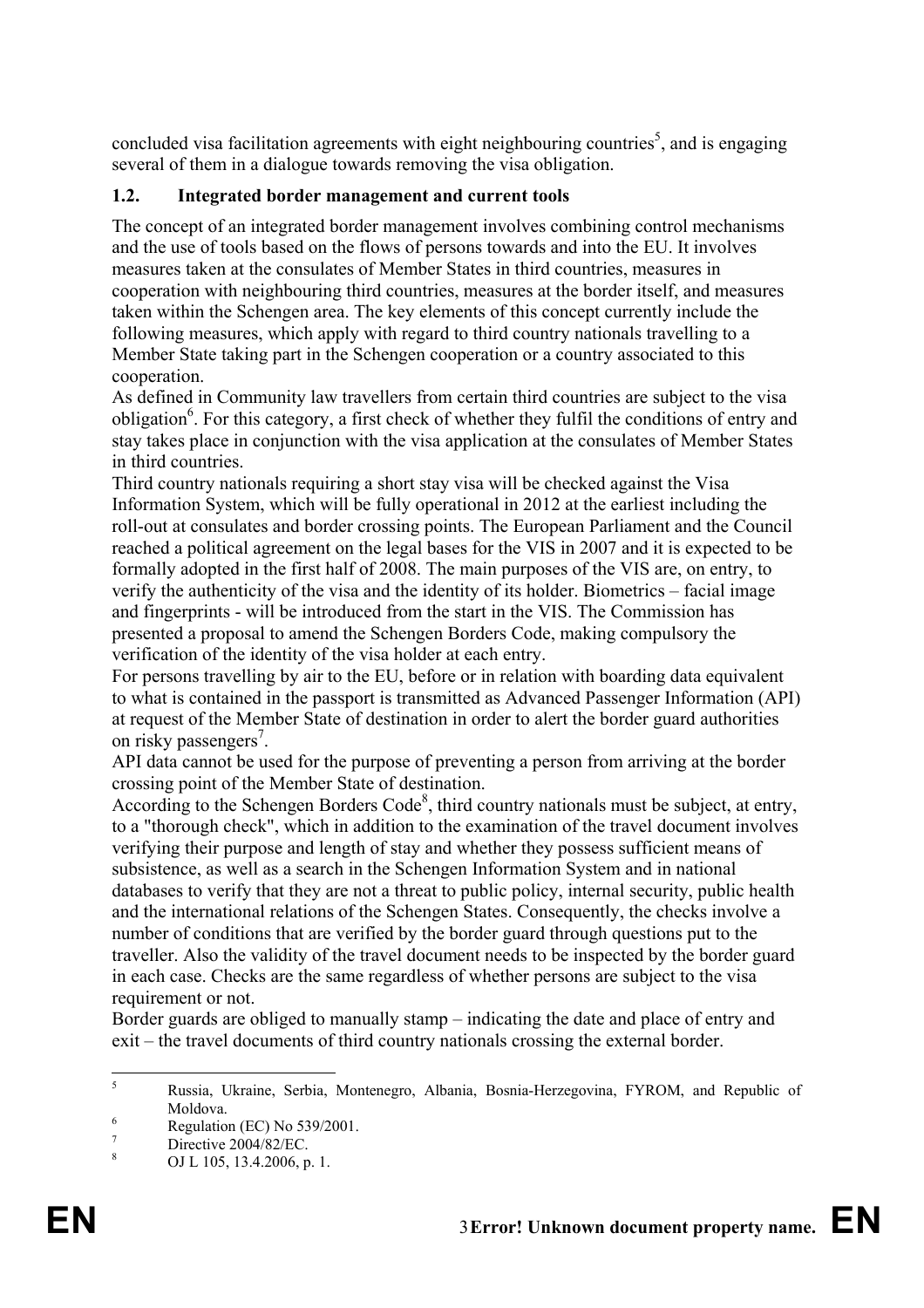At the consulates as well as at the borders the Schengen Information System (SIS) is consulted to verify that the person is not signalled by a Member State for the purpose of denying entry. The SIS and the future SIS II registers alerts, with respect to third country nationals, on persons to be refused entry to the Schengen area, wanted persons, and persons to be put under protection. All third country nationals entering the EU, whether under visa obligation or not, are checked systematically in the SIS.

For checks within the Schengen territory law enforcement authorities will have access to the VIS allowing for identifying undocumented persons if they have been previously issued with a visa.

Finally, reference should also be made to the Commission's proposal on the use of Passenger Name Records for persons arriving by air, essentially equivalent to the information contained in the flight reservation<sup>9</sup>. This information is also transmitted just before or in relation with boarding to law enforcement authorities. This system would apply to all Member States, as it is not linked to the Schengen cooperation as such. The transmission of PNR data takes place for the purpose of preventing terrorism and organised crime, not for border checks.

# **1.3. Possible new tools for the future development of an integrated border management strategy**

If the EU wants to reach the objective of a truly integrated border management, with the aim of meeting the two objectives of enhancing security and facilitating travel for thirdcountry nationals, further steps could be considered.

Starting with the measures taken at the consulates, and from the angle of facilitating travel and access to the EU's territory, the current visa policy is an all-or-nothing approach. While Visa Facilitation Agreements have been concluded with a number of third countries, the common visa policy does not allow for other options than putting the nationals of a given third country under the visa obligation or not.

From a security angle, third-country nationals not requiring a visa are currently not subject to any systematic check for border control purposes before arriving at the border itself. As concerns measures taken at the borders, and from the angle of facilitating travel, the current legal framework for border checks is a one-size-fits-all approach, meaning that Community law as it stands today does not allow for simplifying checks for certain categories of travellers. The only exception are third-country nationals resident in border areas of neighbouring countries – as a general rule up to 30 km from the border – that can benefit from simplified border checks and an exemption from the visa requirement under the rules of the Local Border Traffic Regulation. Other third-country nationals who frequently travel to and from the Schengen area for legitimate reasons, for example persons travelling on business, and respect the conditions for their length of stay on each occasion, are subject to the same thorough border checks at each entry. This applies also for those, subject to the visa requirement, that are issued with a multiple entry visa. By imposing a thorough check on all persons the current legal framework thereby prevents modernising the way border controls are carried out - new technology could allow for automating, and thereby substantially speeding up, border checks for bona fide travellers.

Looking at the measures that could be taken within the Schengen territory, the Union could reflect on the introduction of an efficient tool for identifying overstayers, as the dates for movements of third-country nationals across the external borders are currently not recorded.

<sup>-&</sup>lt;br>9 COM(2007) 654.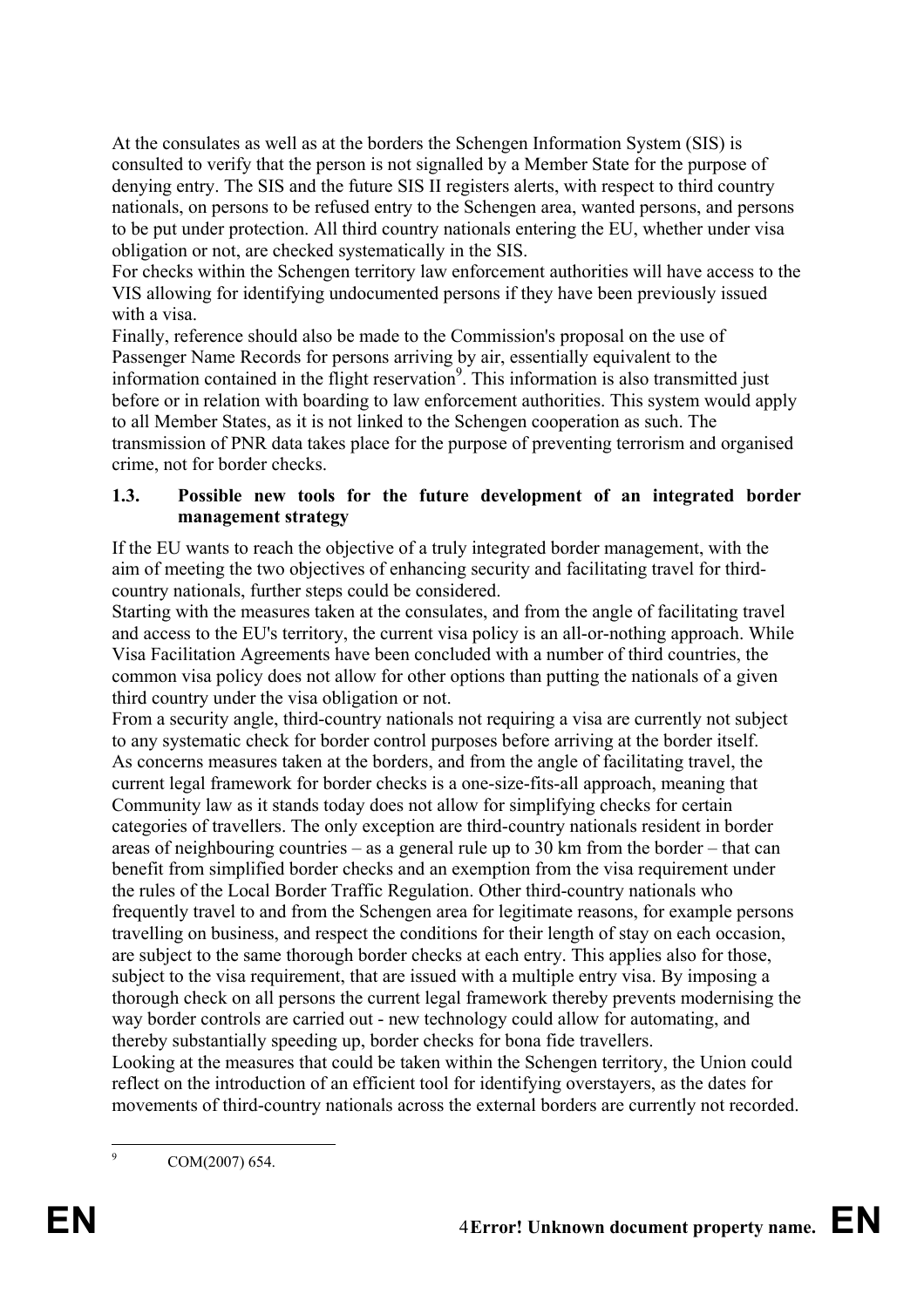Overstayers present by far the biggest category of illegal immigrants in the  $EU^{10}$ . Even if such data would be collected by individual Member States there are no any means for sharing such data between Member States. Border guards are neither able to calculate the length of stay when different travel documents are used to enter and exit the EU or when they are confronted with practical difficulties such as a passport full of stamps or when stamps are illegible. Against this background this Communication puts forward suggestions for new tools that could form an integrated part of the European border management strategy of the future. It proposes ways to look ahead and reflect on the next generation of border management tools, with the objective of preserving the integrity of the Schengen area while simultaneously facilitating the procedures and border crossings for those seeking to enter for legitimate reasons. The possible tools to reflect on, which would apply with regard to third country nationals travelling to a Member State taking part in the Schengen cooperation or to a country associated to this cooperation, could include:

- facilitation of border crossing for bona fide travellers<sup>11</sup>:
- possible introduction of a registration of entry/exit; and
- examining the introduction of an Electronic System of Travel Authorisation (ESTA).

The Communication is based on an impact assessment which was carried out with the support of two studies from external contractors. A Commission staff working paper to be presented in March will assess in more detail issues related to the technical aspects of the implementation.

#### **2. FACILITATING BORDER CROSSINGS FOR** *BONA FIDE* **TRAVELLERS**

- *Low-risk travellers from third countries, including those that are subject to the visa requirement and those that are not, could be offered a pre-screening process, on a voluntary basis, with a view to being granted Registered Traveller status.*
- *When arriving at the borders of the EU Registered Travellers could benefit from a simplified and automated border check*.

The current legal framework regulating checks to be carried out on third-country nationals at the external borders could be amended to provide for relaxing the checks to be carried for certain categories of travellers, to be awarded the status of "Registered Travellers". Applicants for such a status could be subject to a pre-screening and the criteria would be defined so as to compensate for the lighter checks at the borders. The checks to be retained at the border itself could be defined in such a way so as to open the way for the use of automated gates.

In concrete terms, awarding the status of "Registered Traveller" and providing for automated checks for those persons would mean waiving the verification of certain entry

 $10<sup>10</sup>$  $^{10}$  Cf impact assessment on estimated numbers.

<sup>11</sup> The Commission included the creation of an entry-exit system and the introduction of a bordercrossing facilitation scheme among possible developments in its Communication on enhanced interoperability and synergies among European databases in the area of Justice and Home Affairs - COM(2005) 597, 24.11.2005 - and in its Communication on Policy Priorities in the fight against Illegal Immigration of Third-Country Nationals - COM(2006) 402, 19.7.2006.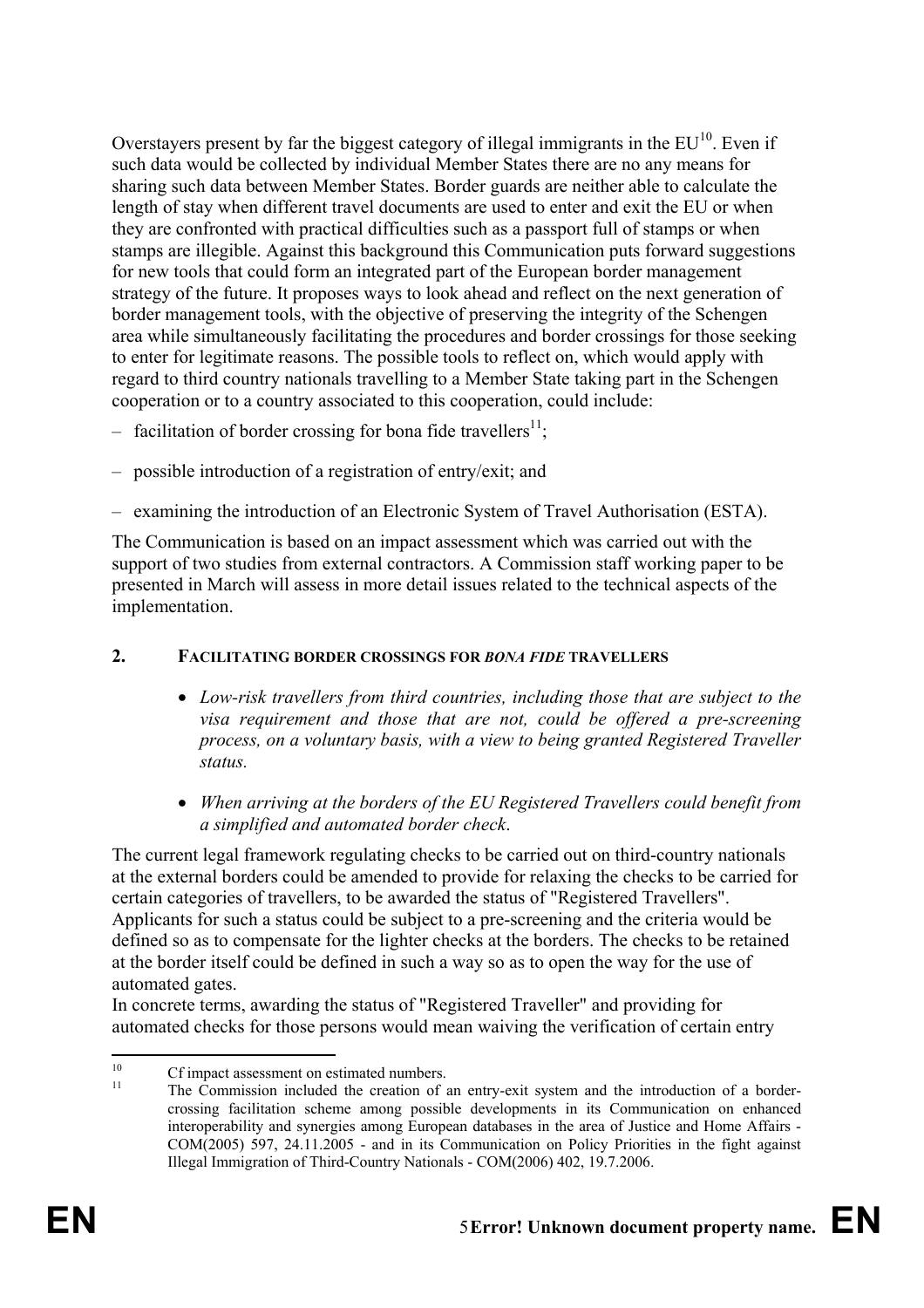conditions at the border (purpose of stay, means of subsistence, absence of threat to public order). Persons could be granted "Registered Traveller" status after appropriate screening on the basis of common vetting criteria. These could as a minimum include a reliable travel history (the person should not have exceeded the authorised stay at previous visits to the EU), proof of sufficient means of subsistence, and holding a biometric passport. Further criteria could be considered and the criteria for awarding Registered Traveller status to those under visa obligation could be aligned to the criteria applicable for the granting of multiple entry visas.

Third country nationals could apply for Registered Traveller status at any Member State. The application process could be organised at the consulates or at future common application centres.

To allow for the use of the same infrastructure and equipment, the same biometric identifiers (facial image and fingerprints) could be used as for visa holders. Information will be shared between Member States on holders of Registered Traveller status, as these persons should be able to benefit from a simplified check at the external borders of the Schengen area regardless of at which border crossing point they choose to enter. Besides the criteria that have been waived for the purpose of allowing a simplified check of registered travellers at the borders, at the border itself, the introduction of automated gates could enable the automated verification of travellers' identity without the intervention of border guards. A machine would read the biometric data contained in the travel documents or stored in a system or database and compare them against the biometrics of the traveller. Besides other positive aspects such as the satisfaction of travellers and the symbolic effect of showing the EU as open to the world, Automated Border Control systems could significantly increase cost-effectiveness as more passengers would be processed at the borders by a smaller number of border guards, thereby reducing overall costs for Member States faced with continuously increasing passenger flows. One border guard should be able to oversee up to ten automated border gates in operation. Automated border controls for bona fide travellers would provide major benefits in time savings on crossing the external border and allow border authorities to focus their resources on those groups of third country nationals that require more attention, thus improving overall security at borders. A decision on the border crossing points at which facilitation measures are introduced should be taken by Member States individually, based on the flow of passengers and the traffic conditions. In practice one additional lane could be arranged at the border crossing point where automated border gates are used.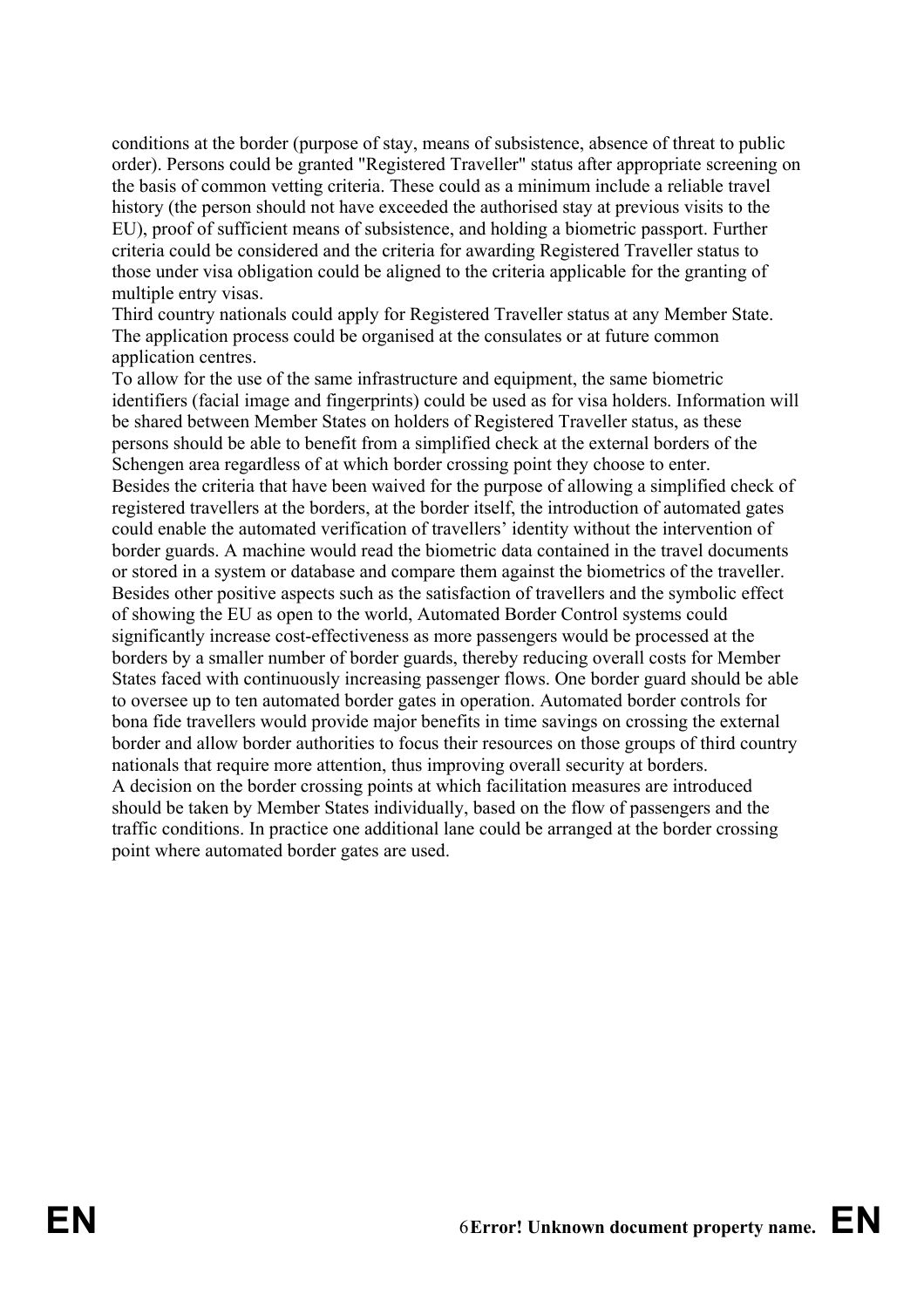## **The use of automated gates by EU citizens**

It should also be noted that EU citizens and other persons enjoying the Community right of free movement<sup>12</sup> could benefit from automated gates when crossing the external border. This category is subject to a "minimum check", at both entry and exit, consisting of the examination of the travel document so as to verify the identity of the individual. Border checks under the current legal framework can therefore be automated for EU citizens in possession of an e-passport already today. The automated gate systems envisaged for thirdcountry nationals could be used by EU citizens also when crossing the external borders, performing the same functions, except that only random checks of the SIS and national databases can be carried out in accordance with the Schengen Borders  $Code<sup>13</sup>$ . Member States have begun issuing biometric passports<sup>14</sup> containing the digitised facial image of the holder since August 2006, and will from 28 June 2009 issue passports containing also the holder's fingerprints<sup>15</sup>. The introduction of biometrics in passports could be completed by 2016 for one biometric identifier and by 2019 for two identifiers, at the latest (assuming a maximum period of validity of passports of 10 years). All EU citizens would at that time be able to benefit from automated border crossings should they be taken up by Member States in a widespread fashion. Automated border crossings for EU citizens based on the biometric passports would use the same automated gates as for third-country nationals that are registered travellers.

In the run-up to the full introduction of biometric passports, the current legal framework allows for schemes based on voluntary enrolment to be deployed by Member States, under the condition that the criteria for enrolment correspond to those for minimum checks at the borders and that the schemes are open for all persons enjoying the Community right to free movement. Such schemes should be interoperable within the EU, based on common technical standards, which should be defined to support the widespread and coherent use of automated border control systems. The take-up of interoperable schemes by Member States could be promoted through financial support from the External Borders Fund.

#### **3. THE CREATION OF A SYSTEM TO REGISTER THE ENTRY/EXIT OF THIRD COUNTRY NATIONALS**

- *The automatic registration of the time and place of entry and exit of third country nationals, both those that require a visa and those that do not, to identify overstayers, could be introduced at the borders.*
- *An alert available to national authorities could be issued once the validity of an individual's stay in the EU has expired, and no exit data had been captured*.

An entry/exit system could apply to third country nationals admitted for a short stay (up to 3 months), covering both those that are subject to the visa requirement and those that are not. The system could include the recording of information on the time and place of entry, the length of stay authorised, and the transmission of automated alerts directly to the competent authorities, should a person be identified as 'overstayer', both at the time this occurs and upon departure from the EU. In exceptional cases (e.g. a national visa granted due to flight

 $12$ <sup>12</sup> Family members of EU citizens; other EEA and Swiss nationals, including family members.<br><sup>13</sup> Portuguese RAPID is an example of such system already in operation.

<sup>&</sup>lt;sup>14</sup> Council Regulation (EC) No 2252/2004 of 13 December 2004 on Biometrics in Passports.<br>
Commission Decision C(2006) 2909 of 28 June 2006.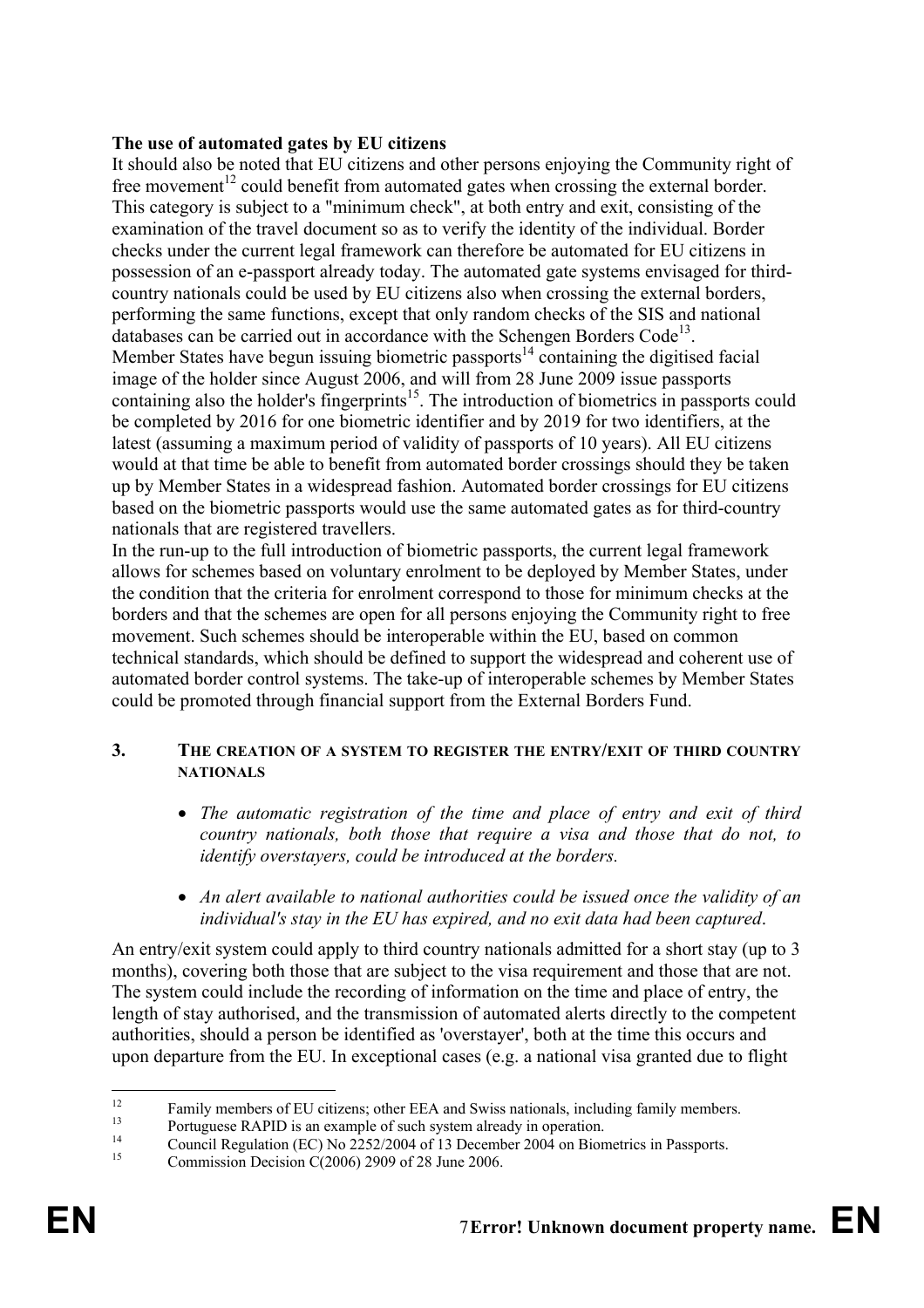cancellation, illness or other justifiable reason) or of a change of the status of the person (e.g. extended right of residence) the system information should be updated by the authorities responsible for taking the decision. The alert information would allow for:

– Enabling national authorities to identify overstayers and take the appropriate measures;

- Deterring third-country nationals from overstaying;
- Providing information for operational purposes on patterns of overstaying (e.g. travel route, fraudulent sponsors, country of origin and reasons for travelling) as well as data on migration flows and overstayers for visa policy purposes.

All third country nationals requiring visas could provide their biometric data when applying for a visa at a Member State's consular post for the Visa Information System, and border crossing points could be equipped to allow for the verification of the identity of the visa holder on the basis of that data. In order to take full advantage of these investments and minimize the impacts to border checks, it would be reasonable to await the complete and successful rollout of the VIS to all consular posts and border crossing points before the entry/exit system is implemented in practice.

Third-country nationals not requiring visas could be subject to identical verification procedures as visa holders at the borders, with the help of the same biometric equipment. It would be necessary to enrol their biometric data at the first entry so that subsequent biometric checks on exit as well as within the Schengen area could be performed, which could potentially complicate the management of passenger flows, especially at certain land border crossing points.

An increase in the time required and longer queues due to the introduction of the entry/exit system could be offset by better management of the flow of passengers due to automated border crossings. For Registered Travellers, the enrolment of biometrics at the first entry for the purpose of the entry/exit system should be dispensed since the registration of dates for entry and exit is included in the automated border control process for such travellers. An element to be considered in the reflection is whether a separate system is required to store the entry/exit data of third-country nationals, as well as their biometric data. This new system could use the same technical platform as SIS II and VIS thereby exploiting synergies with the Biometric Matching System (BMS) currently under development and which could form the common basis for the entry/exit system, the VIS and the SIS II. The Commission will present a more detailed technical analysis of these solutions, including whether the VIS could be extended for the specific purpose of storing the entry/exit data of third-country nationals requiring visas, and whether a separate system is necessary for the Registered Travellers scheme.

Costs flowing from the necessary investments to be made by Member States to equip the border crossing points would, as is the case for the investments currently made in relation to the implementation of the SIS and the VIS, be covered by the External Border Fund. Estimates are provided in the accompanying impact assessment and will be further detailed in the forthcoming working document from the Commission services. No costs should be incurred by third countries as a result of the implementation of the entry/exit system and the Registered Travellers programme.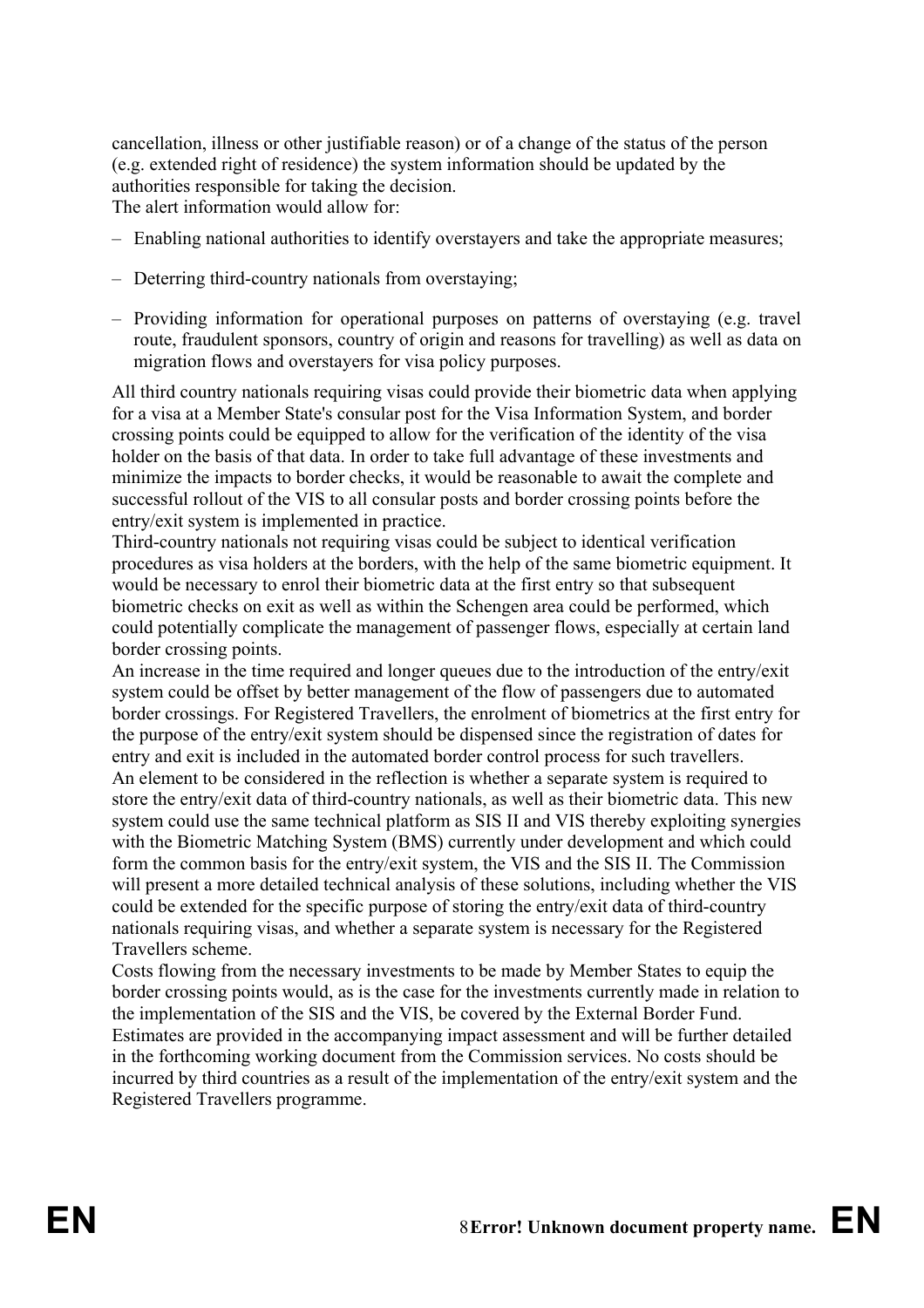# **4. ELECTRONIC SYSTEM OF TRAVEL AUTHORISATION (ESTA)**

The Commission will examine the possibility of introducing an **electronic system of travel authorisation**. Such a system would apply to third-country nationals not subject to the visa requirement who would be requested to make an electronic application supplying, in advance of travelling, data identifying the traveller and specifying the passport and travel details. The data could be used for verifying that a person fulfils the entry conditions before travelling to the EU, while using a lighter and simpler procedure compared to a visa. The Commission intends to launch a study in 2008 to analyse the feasibility, the practical implications and the impacts of such a system.

# **5. DATA PROTECTION ISSUES**

Systems must comply with EU data protection rules including the requirements of necessity, proportionality, purpose limitation and quality of data. Particular care must be taken to ensure full compliance with the requirements of Articles 16 and 17 of Directive 95/46/EC on confidentiality and security, as well as the requirements related to network security and confidentiality laid down by Regulation (EC) No 45/2001. The data protection rules for the VIS and the status quo including the retention of

information for only five years would seem appropriate.

The data generated by the entry/exit system would be used by the competent immigration authorities. Individuals should have the right of access to information held on them and to challenge and correct this information as provided for in Community and national legislation. Provisions should be made for an appeal mechanism in cases where third country nationals are 'forced' to overstay.

The study to be launched by the Commission on the possibility of an electronic travel authorisation will also consider the relevant data protection issues arising from such a system.

# **6. CONCLUSIONS**

Having regard to the progress made in agreeing upon and launching the Visa Information System, the EU should consider building on this achievement by reflecting on the necessary parameters for putting in place an **entry/exit system** for all third-country nationals admitted for a short stay,. Should this reflection conclude on the opportunity to build such a system, it could be operational by 2015 and future proposals would be needed in order to:

- Amend the Schengen Borders Code to ensure that registration of dates of entry and exit is carried out systematically at all crossing points of the external border, and that the enrolment of biometrics at the border for third country nationals not requiring a visa becomes a compulsory entry condition. Also, if a "registered traveller" is created, the Borders Code would need to allow for a simplified check of travellers awarded such a status at the borders;
- Decide the setting up of the new entry/exit system to register the entry and exit information and store biographic and biometric data of third country nationals. The system could build on the same technical platform as the VIS/SIS II.

Member States could also reflect on the need to use **automated border control systems for EU citizens**, based on the e-passport or national schemes. A discussion on the development